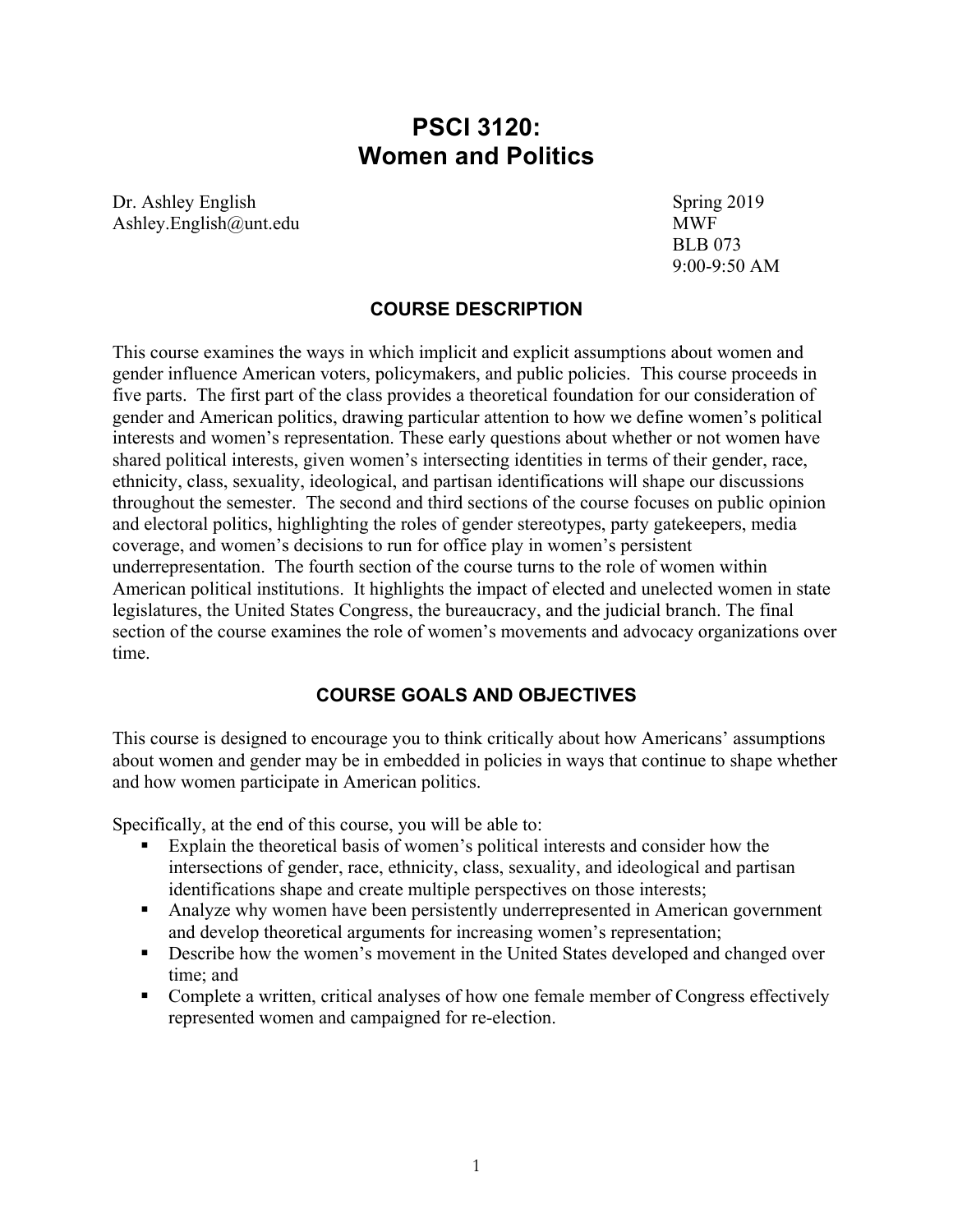### **COURSE MATERIALS AND READINGS**

#### **Required Books**

Dolan, Julie, Melissa Deckman, and Michele Swers. 2017. *Women and Politics: Paths to Power and Political Influence*, Third Edition. New York: Pearson. ISBN# 9781538100752.

### **Canvas**

This course has a Canvas site, which is available at https://canvas.unt.edu. The Canvas site contains administrative information about the course, course assignments, student grades, and lecture slides. I encourage you to check the Canvas site regularly to make sure you have up-todate information on this course.

### **COURSE REQUIREMENTS**

### **Grades and Assignments**

Final course grades will be based on 2 non-cumulative exams, reading quizzes and in-class activites, and 1 final paper that is broken down into smaller assignments to be turned in throughout the semester. Each of these components will factor into your final grade as follows:

| Exams $(2)$                                    | 30% of final grade |
|------------------------------------------------|--------------------|
| Midterm                                        |                    |
| Final                                          |                    |
| <b>Reading Quizzes and In-Class Activities</b> | 20% of final grade |
| <b>Final Candidate Strategy Paper</b>          | 50% of total grade |
| <b>Preliminary Proposal</b>                    | 5% of final grade  |
| Rough Draft and Feedback Cover Sheet           | 15% of final grade |
| Final Paper and Revision Memo                  | 25% of final grade |
| <b>Brief Paper Presentation</b>                | 5% of final grade  |
| TOTAL                                          | 100%               |

#### **Assigned Readings**

*All* of the readings in the syllabus are required. Because many of our class activities and discussions depend on the readings, it is extremely important that *all* students complete *all* readings.

### **Exams (30% of Final Grade)**

The two exams will be non-cumulative and each one will cover roughly one-half of the course material. Each exam will be given in class and will test your comprehension of the course readings and your understanding of the concepts in them. You are expected to be familiar with the major themes and ideas that have been covered in *all* class readings, lectures, activities, and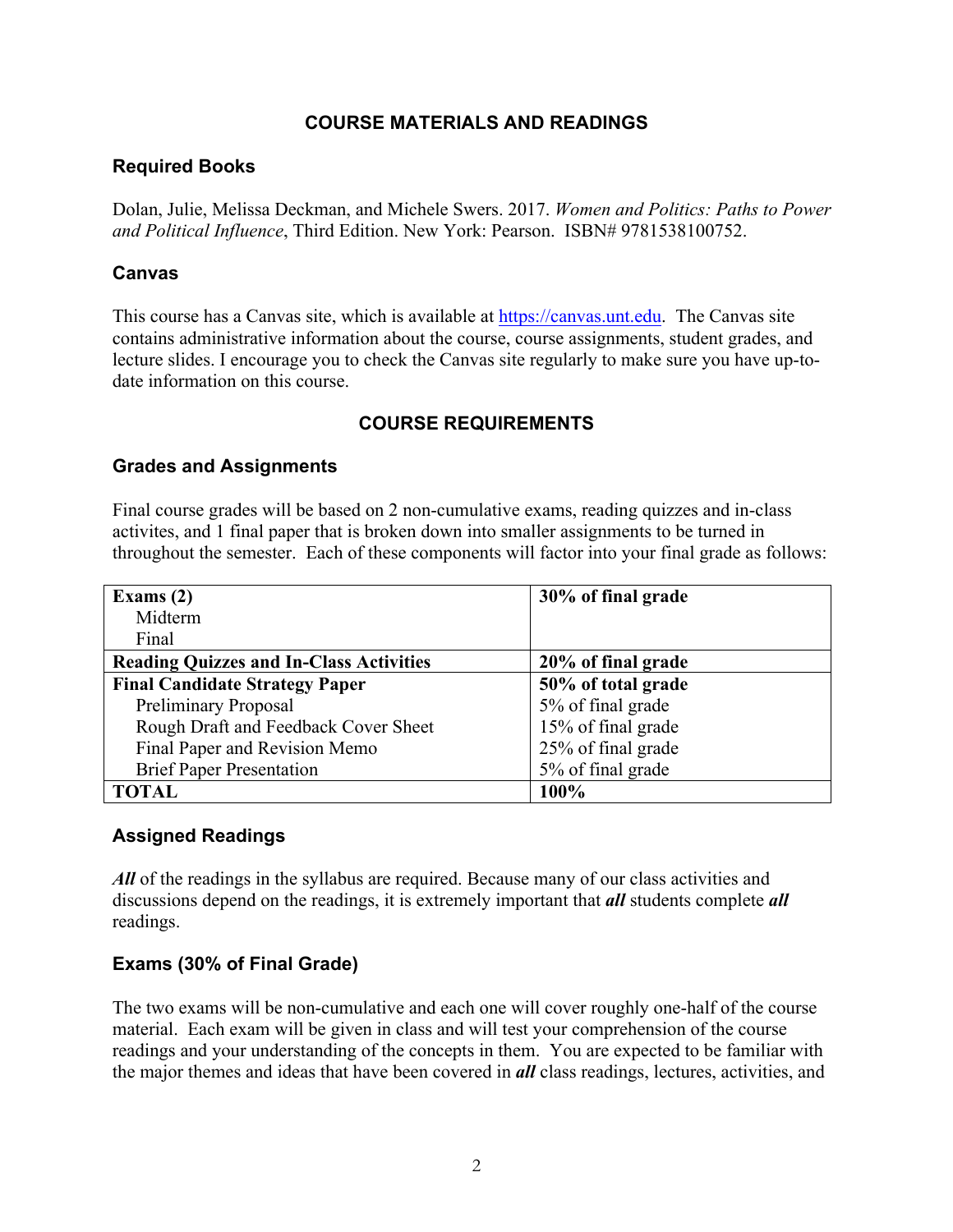discussions for the exams. The best way to prepare for the exams is to attend class, take good notes, and complete all of the readings.

Make up exams will not be given unless you have a **documented** university-excused absence. If you will miss an exam for a university-excused absence, you should arrange for a make-up exam **BEFORE** your excused absence. In other words, if you will miss an exam due to participation in UNT activities, religious holidays, or any of the other reasons listed below, you should arrange to take the exam prior to your excused absence. If you do not have written documentation of your excused absence, you must take the exam as scheduled. **If you do have an excused absence and you need to take a make-up exam, you must do within one-week of the original test date**.

# **Reading Quizzes and In-Class Activities (20% of Final Grade)**

You will also receive credit for participating in brief, in-class quizzes and/or group activities throughout the semester. These quizzes and activities are designed to test your knowledge of the readings, ensure that you are keeping up with the reading assignments, and provide you with an opportunity to apply what you have learned in class to contemporary debates about gender and American politics. Some quizzes and activities will occur on scheduled review and activity days, while others will **NOT** be announced before class.

If you miss an in-class activity or quiz for a university-excused absence (see below for what counts as a university-excused absence), you may make up the activity or quiz you missed. Activities or quizzes missed due to excused absences must be made up within 7 days of the original activity. To make up an activity or quiz you missed for an excused absence, you need to provide Dr. English with documentation of your excused absence (e.g. a doctor's note, a note from your coach, etc. explaining why you missed class) and arrange for a make-up either during office hours or by appointment.

If you miss an in-class activity or quiz for a non-documented, non-excused absence (e.g., you skipped class, overslept, got stuck in traffic, etc.), you will not be able to make up the assignment. Please make sure you attend class and do your best to arrive on time!

### **Women in Congress Paper Project (50% of final grade)**

In 2018, a record number of women ran for elected office, leading to many argue that women, both as voters and candidates could play a transformative role in American politics in the years to come. Together, those arguments imply that women who hold elective office will bring a new a distinctive voice to American politics, and that they will represent American women more effectively than many of the men who are currently in office. For this assignment, you will examine those assumptions by conducting an in-depth analysis of how one woman in Congress represented her female constituents and effectively navigated a number of gender-based concerned during her re-election campaign. Thus, for this assignment, each student will **select one woman who served in the 115<sup>th</sup> Congress** (held from 2017-2018) and write a **final 10page paper** that answer two questions: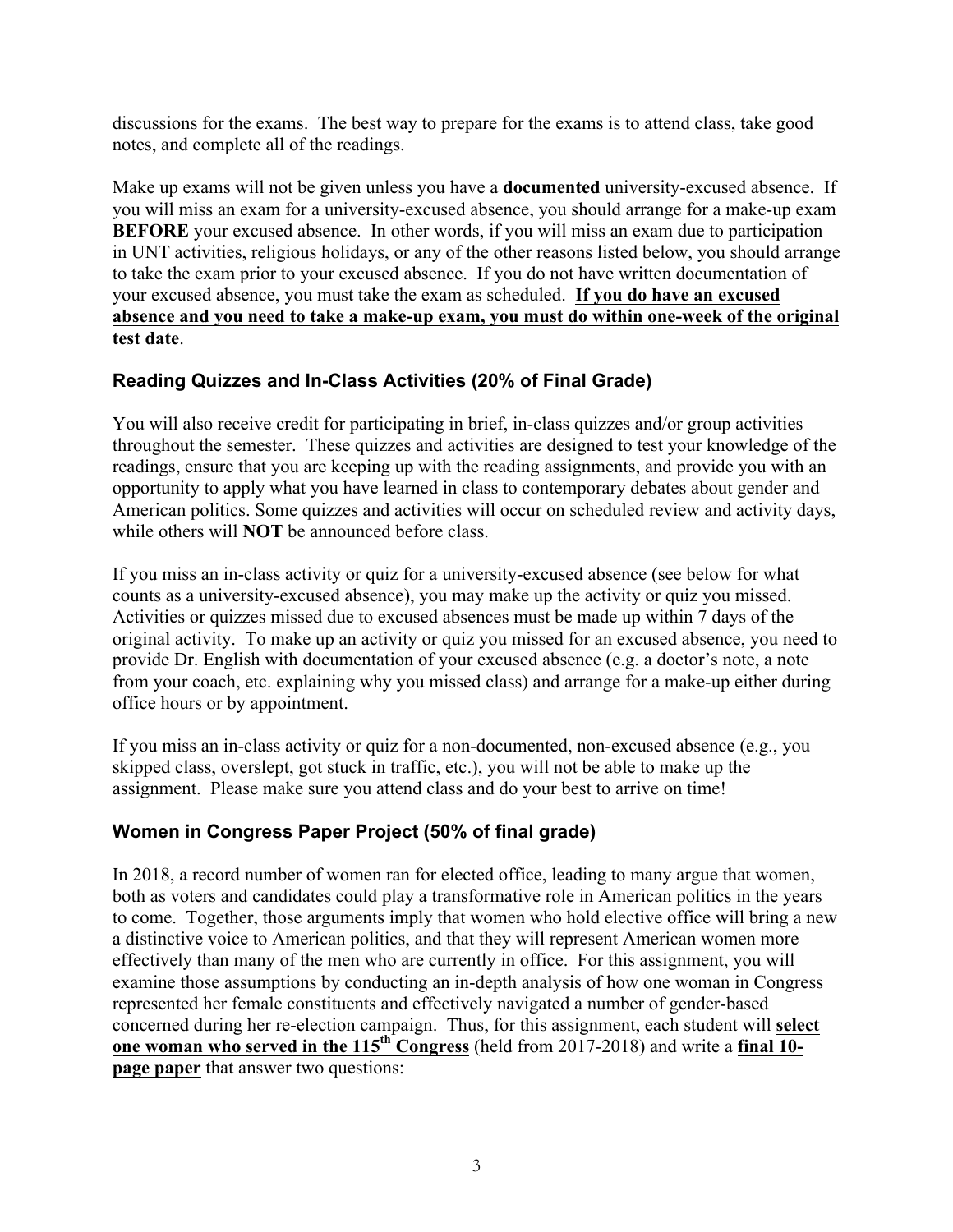- Did she substantively represent American women during her term in office?
- Did she effectively use her gender and her work on behalf of women during her reelection campaign or was her re-election campaign hampered by many of the gendered obstacles to office that we will discuss over the course of the semester?

In order to answer those two questions, students will be asked to use primary sources, such as government documents and media accounts, to describe the actions that their congresswoman took on behalf of women and the strategies they used to reach out to candidates during the 2018 midterm elections. To effectively answer the two questions listed above, students will also be asked to use citations and references to 10 of the articles or book chapters that we read throughout the semester to analyze the degree to which their congresswomen effectively represented women and campaigned for re-election.

Final papers should be double-spaced, use 12-point Times New Roman font, and 1-inch margins.

To make this project more manageable and to provide you with the opportunity to receive feedback throughout the writing process, I have divided it up into the following smaller assignments with deadlines spread throughout the semester:

- Preliminary Proposal due February 22 in class
- Rough Draft and Feedback Cover Sheet due April 10 in class and on Turnitin
- Brief Paper Presentation due April 17, 22, 24, 26, or 29 in class
- Final Paper and Revision Memo due May 1 at 5:00 PM on Turnitin

#### **Preliminary Proposal (5% of final grade)**

The first portion of the research paper due is your proposed paper topic. For this assignment, each student will need to turn in a one paragraph description of their final paper topic. That one paragraph description should:

- **•** Identify the female member of the  $115<sup>th</sup>$  Congress that they will write about
- Explain why they picked that member of Congress
- Explain what they expect to find their candidate did to represent women and to run for re-election.

Students may pick any female member of Congress who served in the  $115<sup>th</sup>$  Congress who they find interesting. I am asking students to focus on that Congress because it is the Congress that just ended, so it should be relatively easy to collect data on each Congresswoman's activities in office and on campaign trail. Students may choose candidates that served in either the House of Representatives or the Senate during this time period.

Please be aware that all work on this paper must be entirely your own, so students who are writing about the same Congresswomen (e.g. if 2 students are writing about Nancy Pelosi or Susan Collins), will **NOT** be allowed to work with each other to conduct research on their female members of Congress.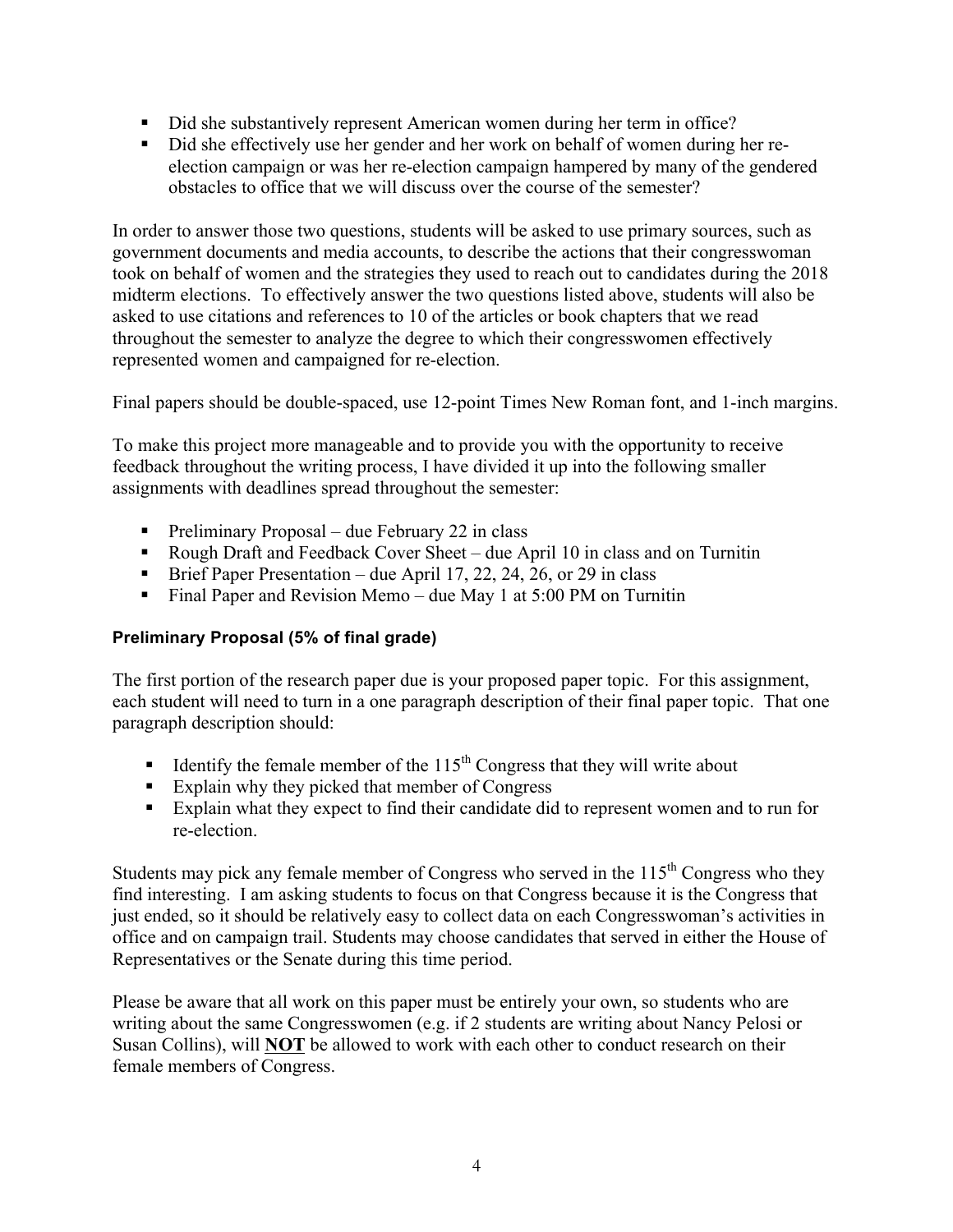#### **Rough Draft and Feedback Cover Sheet (15% of final grade)**

Next, students will be asked to submit a first draft of their final policy paper in early April. Students will be required to submit a cover sheet with their first draft that identifies one aspect of their paper that they would most like to receive assistance with and one aspect of their paper that they believe is its key strength.

The assignment is designed to provide students with useful feedback on their writing before their final papers are due. Thus, students will be graded on completion of this assignment.

**In order for this assignment to be considered complete, students must submit a first draft that is at least 5 pages long, double-spaced, in 12-point Times New Roman font, and that contains fully written sentences and paragraphs.** First drafts that fall far short of the required page limit or that consist of little more than an outline or a bullet-pointed list will not be considered complete because they will not allow me to provide you with effective feedback on your final paper. I am happy to meet with students to discuss shorter versions of their paper or outlines before the final draft is due.

#### **Brief Paper Presentation (5% of final grade)**

Students will be asked to provide the class with a **5-minute presentation** of their final paper during the last two weeks of class (presentation times will be determined by lottery). These presentations should provide a brief overview of your selected Congresswoman, why and how she represented women, and how effectively she campaigned for re-election in 2018. PowerPoint is not expected. Presentations will be graded based on completion.

#### **Final Paper and Revision Memo (25% of final grade)**

Students are required to submit a final, 10-page paper for this class. Along with the final paper, students are required to submit a one-page memo indicating how they choose to respond to the feedback they received on their first draft. This memo will indicate which changes they made and it may explain what recommendations they did not incorporate and why.

The final paper will be graded on the quality of the analysis, the degree to which you responded to feedback on your first draft, the inclusion and proper citation of **10 scholarly sources**, and effective use of spelling and grammar. The rubric detailing how your final paper will be graded will be handed out in class and posted on Canvas.

Students who do well on their final papers tend to integrate and synthesize the findings in the literature discussed in class with their research on their Congresswomen. They also tend to submit final papers that have seriously considered and responded to the feedback they received on their first drafts. While students are not required to make all recommended changes, students who do well will show that they have at least seriously considered all recommendations. Students who do well on the final papers also submit papers that are free from spelling and grammar mistakes.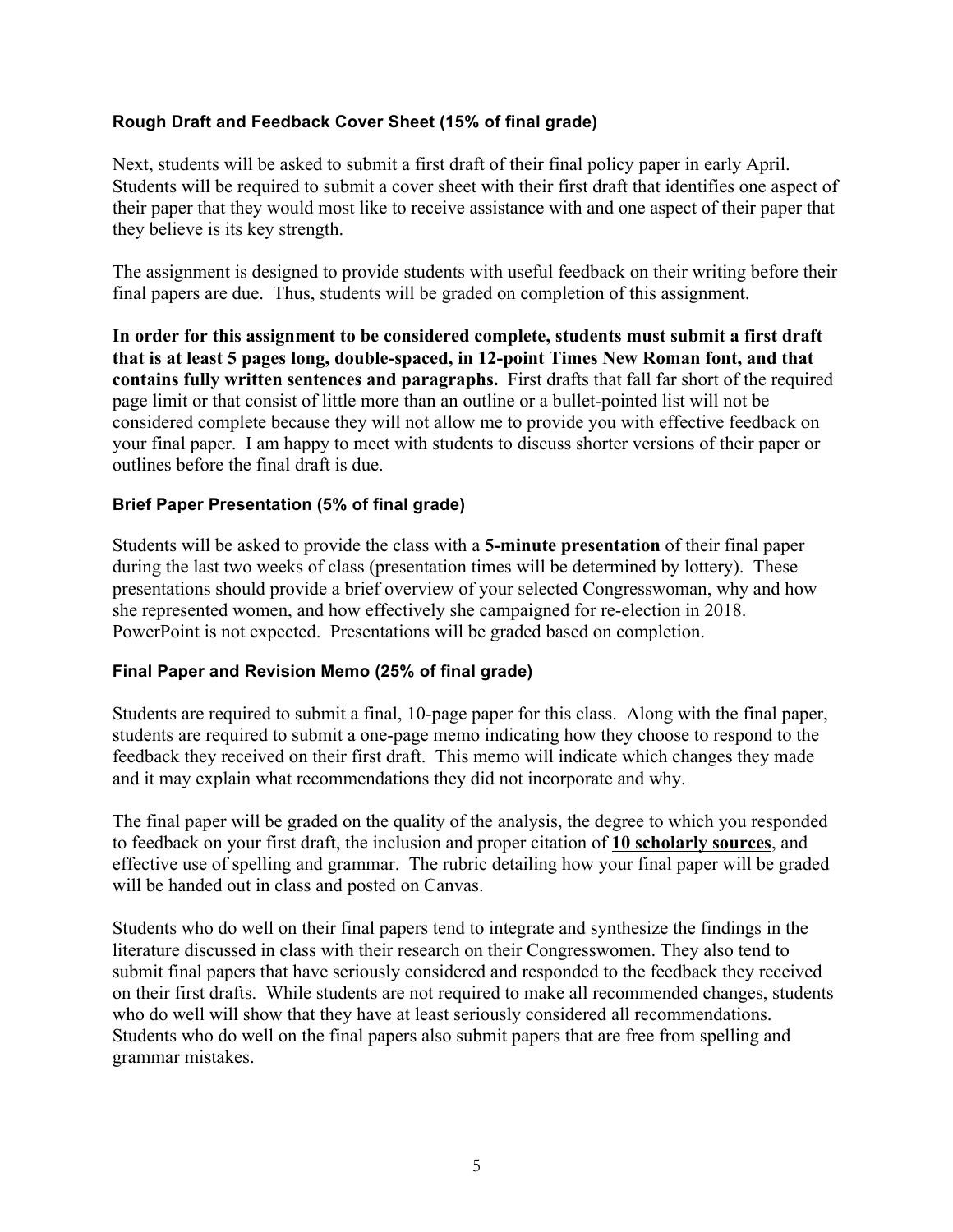### **IMPORTANT DUE DATES AND EXAM DATES**

| <b>Due Date</b>     | <b>Assignment</b>               | Where              |
|---------------------|---------------------------------|--------------------|
| Friday, February 22 | <b>Final Paper Proposals</b>    | Hard Copy          |
|                     |                                 | In Class           |
| Wednesday, March 6  | Midterm Exam                    | In Class           |
| Wednesday, April 10 | Rough Drafts and Feedback Cover | Hard Copy          |
|                     | <b>Sheets</b>                   | In Class and       |
|                     |                                 | Electronic Copy to |
|                     |                                 | Turnitin on Canvas |
| Wednesday, May 1    | Final Paper and Revision Memo   | Turnitin on Canvas |
| Wednesday, May 8    | Final Exam                      | 8:00-10:00 AM      |

### **COURSE POLICIES**

### **Grading Scale**

Grades will follow the standard scale listed below and will be posted on Canvas throughout the semester.

| $100 - 90.0\%$  |
|-----------------|
| 89.9-80.0%      |
| 79.0-70.0%      |
| $69.9 - 60.0\%$ |
| Below $60\%$    |

#### **Communications**

If you have substantive questions about the course or the material, American politics more broadly, or any concerns about the class or other situations that are bothering you, I strongly encourage you to come see me during office hours (listed above) or make an appointment if you have a conflict with my office hours. I am happy to help!

Email is also an excellent way to reach me, but please note that it is often more effective to discuss substantive questions and concerns in-person during office hours. If you contact me by email between Monday and Friday, I will do my best to respond within 24 hours. When you send emails, please include the course number (PSCI 3120) in the subject line of your email along with a brief description of the class-related subject you would like to discuss. I also encourage you to follow standard email etiquette by including a proper salutation and signature with your message.

If you need to get in touch with me about a grade, please be aware that **I will not discuss grades over email, so you will need to meet with me in person to discuss any issues with your grade**. If you wish to dispute a grade, please be aware that a significant amount of time and effort are dedicated to grading student assignments. That being said, if you would like to dispute a grade, you must set up a meeting with me and provide, in writing, a clear explanation as to why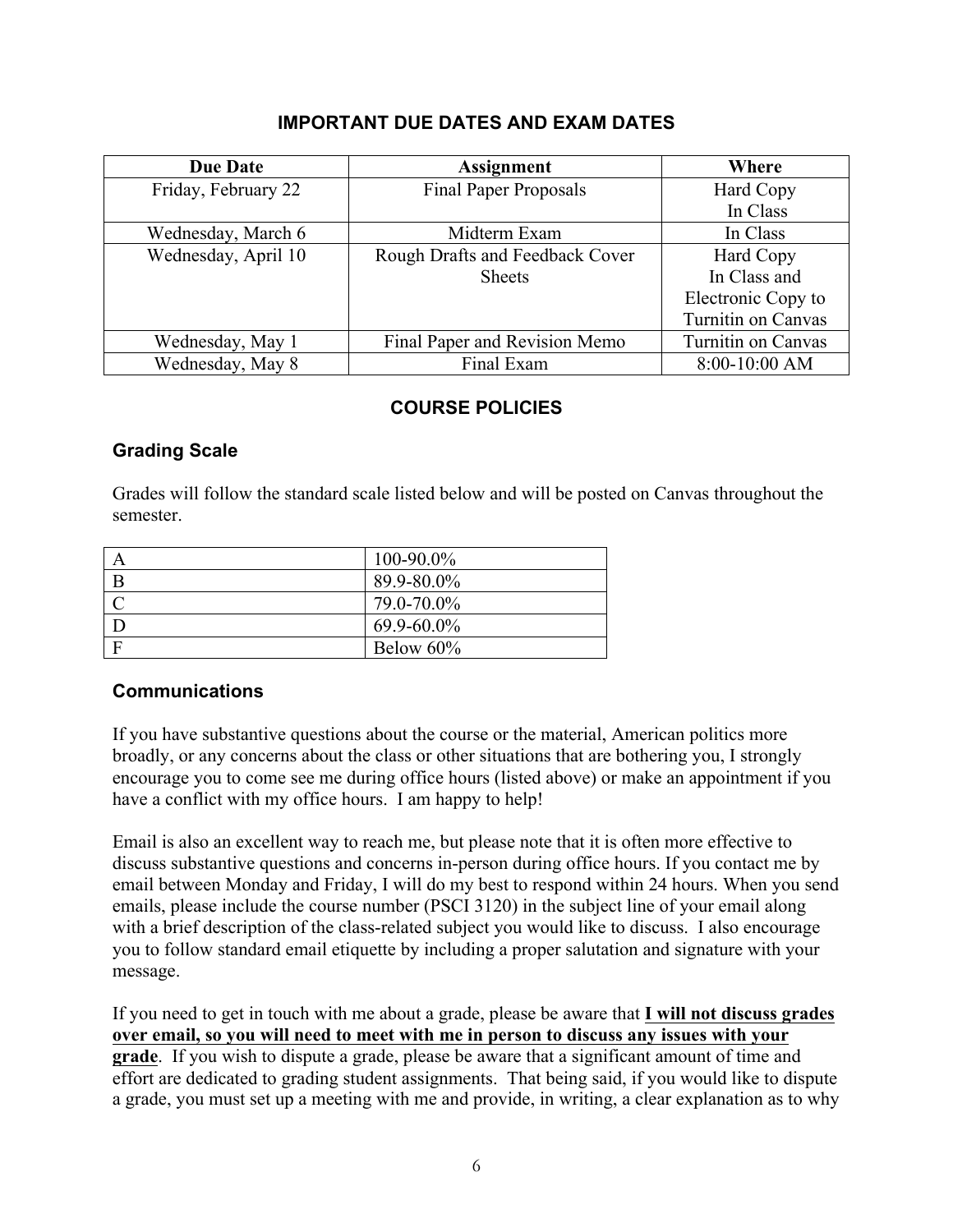a different grade is in order and what grade you believe is appropriate prior to our meeting. All grade dispute requests **must be submitted within one week** of the date that grades are made available to the class and grade disputes will not be considered past the one-week dispute period. Please be advised that I will not change grades simply because students believe they "want" or "need" a higher grade. Also, when I review work for grade disputes, I reserve the right to leave the grade unchanged, raise the grade, or lower the grade.

## **Extra Credit**

I do not provide individual opportunities for extra credit because I have never found a way to provide them that is fair to other members of the class. Therefore, to be successful in this class, students should focus on completing the required assignments to the best of their ability.

If you do not do well on your exams or assignments, I encourage you to see me for assistance as soon as possible. I will be happy to work with you to improve your grades, but it is your responsibility to seek out help if you need it.

### **Attendance Policy and UNT Excused Absences**

Attendance for this class is expected. One of the best ways to take responsibility for your success in this class is to attend class regularly.

Attendance will be checked throughout the semester through participation in in-class activities and quizzes, as described above. The activities will not be announced before class and students who are present and complete the in-class activities will receive full credit for their attendance and participation.

In accordance with UNT's attendance policy, absences will be excused for religious holy days, active military service, participation in official university functions, illness or other extenuating circumstances, pregnancy and parenting under Title IX, and when the University is officially closed by the President. As the policy states, students are required to request and document their excused absences with me. If you have an excused absence, please provide me with notice and documentation for that absence as soon as possible. More information on UNT's attendance policy is available at:

http://policy.unt.edu/sites/default/files/untpolicy/15.2.5\_StudentAttendance\_May2016.pdf.

### **Incomplete and Late Work Policy**

Please make note of **all of the due dates** for the workbook assignments and the **dates of the exams** and **plan accordingly**.

Incomplete and late work will **not be accepted except under extraordinary, documented circumstances**.

# **Americans with Disabilities Act Statement**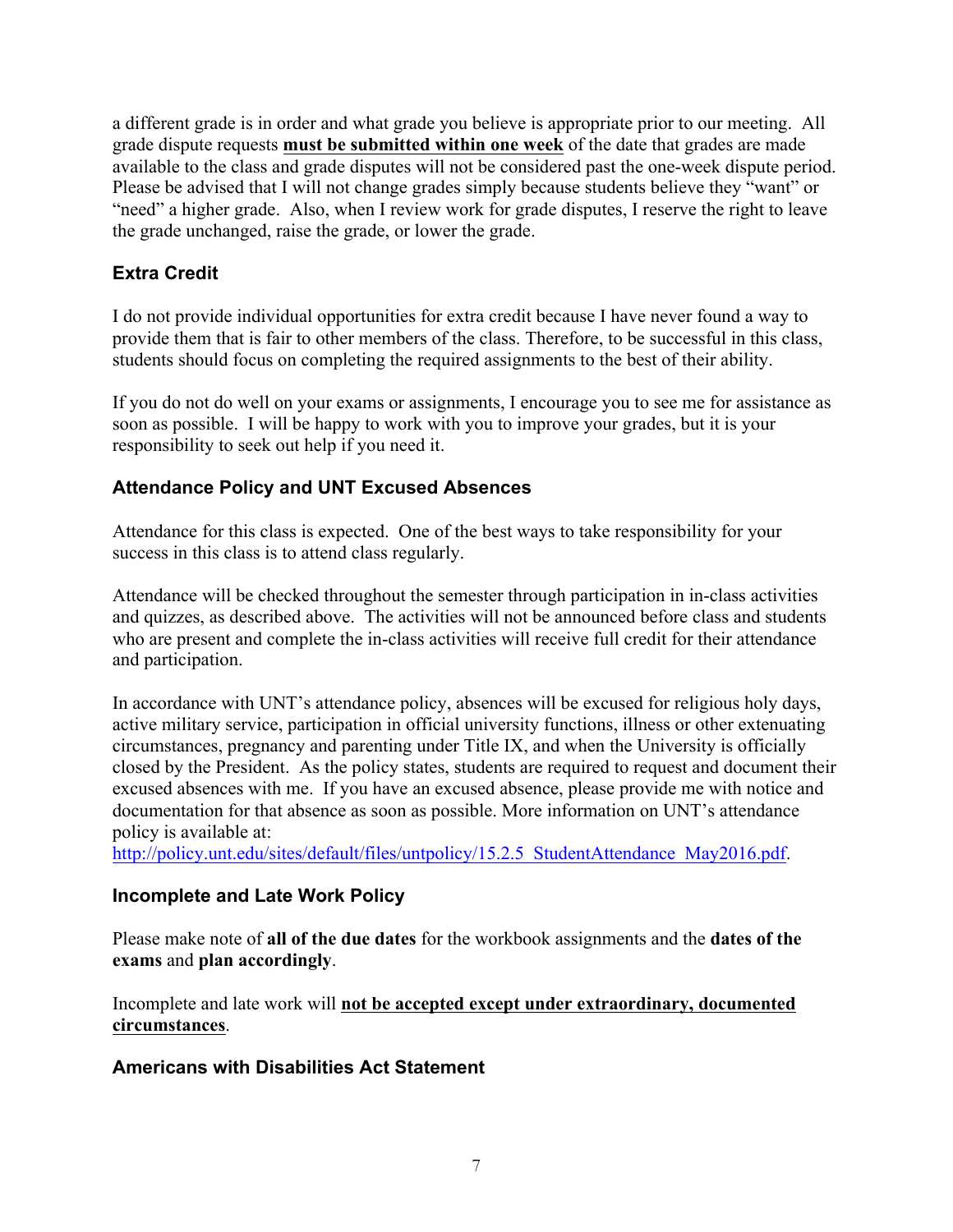UNT makes reasonable academic accommodation for students with disabilities. Students seeking accommodation must first register with the Office of Disability Accommodation (ODA) to verify their eligibility. If a disability is verified, the ODA will provide a student with an accommodation letter to be delivered to faculty to begin a private discussion regarding one's specific course needs. Students may request accommodations at any time, however, ODA notices of accommodation should be provided as early as possible in the semester to avoid any delay in implementation. Note that students must obtain a new letter of accommodation for every semester and must meet with each faculty member prior to implementation in each class. For additional information see the ODA website at disability.unt.edu.

### **Emergency Notification and Procedures**

UNT uses a system called Eagle Alert to quickly notify students with critical information in the event of an emergency (i.e., severe weather, campus closing, and health and public safety emergencies like chemical spills, fires, or violence). In the event of a university closure, please refer to Canvas for contingency plans for covering course materials.

# **ETHICS AND CONDUCT**

### **Academic Misconduct: Cheating and Plagiarism**

Academic Integrity is defined in the UNT Policy on Student Standards for Academic Integrity. Any suspected case of Academic Dishonesty will be handled in accordance with the University Policy and procedures. Possible academic penalties range from a verbal or written admonition to a grade of "F" in the course. Further sanctions may apply to incidents involving major violations. You will find the policy and procedures at: http://facultysuccess.unt.edu/academic-integrity.

The Political Science Department adheres to and enforces UNT's policy on academic integrity (cheating, plagiarism, forgery, fabrication, facilitating academic dishonesty and sabotage). Students in this class should review the policy, which is located at: http://policy.unt.edu/sites/default/files/untpolicy/pdf/7-Student\_Affairs-Academic\_Integrity.pdf.

Violations of academic integrity in this course will addressed in compliance with the penalties and procedures laid out in this policy. Students may appeal any decision under this policy by following the procedures laid down in the UNT Policy Manual Section 18.1.16 "Student Standards of Academic Integrity."

Students should note that according to the UNT policy, "cheating" includes, but is not limited to: "1) the use of any unauthorized assistance to take exams, tests, quizzes, or other assessments; 2) dependence upon the aid of sources beyond those authorized by the instructor in writing papers, preparing reports, solving problems, or carrying out other assignments; 3) the acquisition, without permission of tests, notes, or other academic materials belonging to a faculty or staff member of the University; 4) dual submission of a paper or project, or re-submission of a paper or project to a different class without express permission from the instructor; 5) any other act designed to give a student an unfair advantage on an academic assignment." According to UNT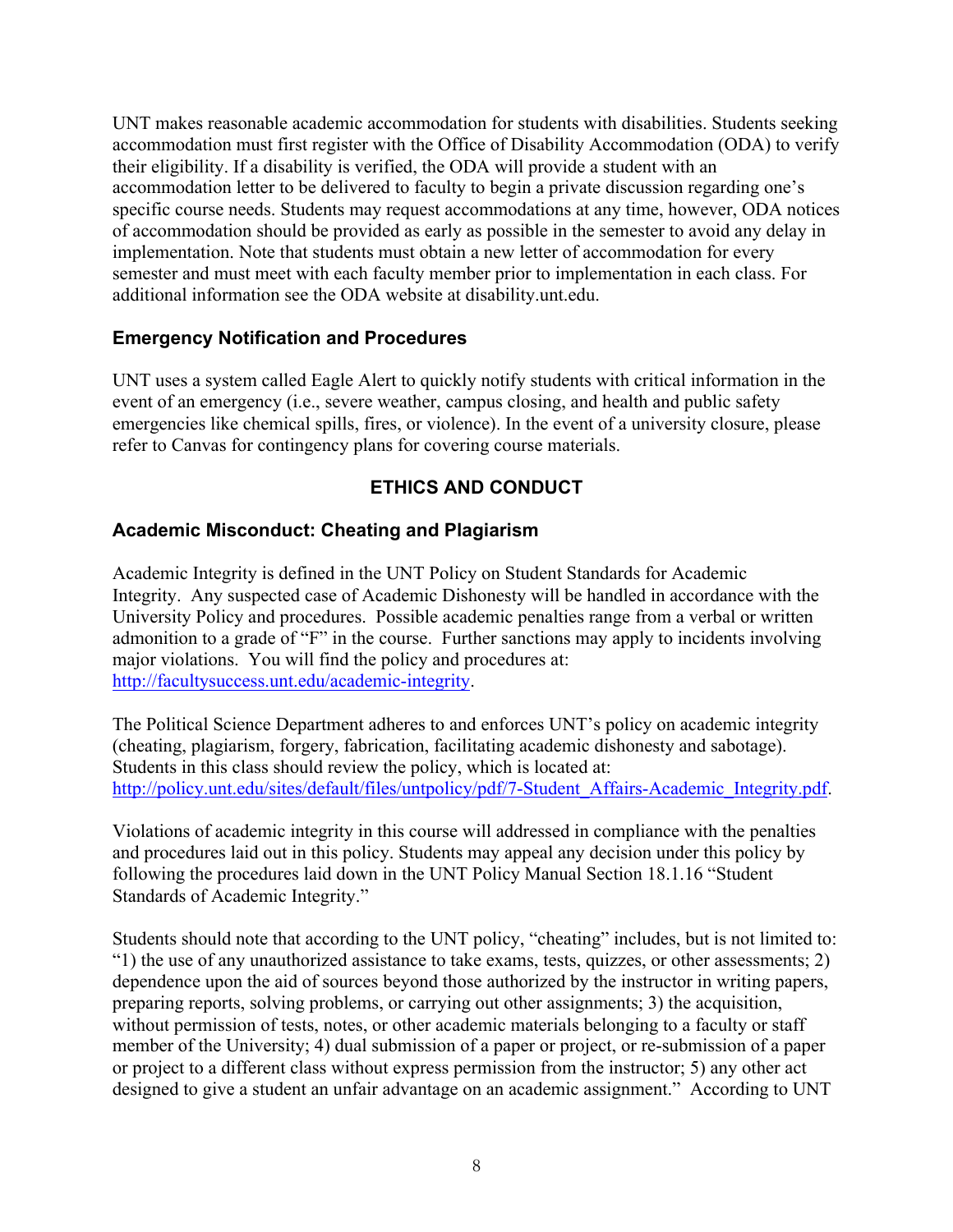policy, plagiarism is defined as the "use of another's thoughts or words without proper attribution in any academic exercise *regardless of the student's intent*" (emphasis mine). It includes, but is not limited to: "1) the knowing or negligent use by paraphrase or direct quotation of the published or unpublished work of another person without full and clear acknowledgement or citation; 2) the knowing or negligent unacknowledged use of materials prepared by another person or by an agency engaged in selling term papers or other academic materials."

# **Acceptable Student Behavior**

Student behavior that interferes with an instructor's ability to conduct a class or other students' opportunity to learn is unacceptable and disruptive and will not be tolerated in any instructional forum at UNT. Students engaging in unacceptable behavior will be directed to leave the classroom and the instructor may refer the student to the Dean of Students to consider whether the student's conduct violated the Code of Student Conduct. The university's expectations for student conduct apply to all instructional forums, including university and electronic classroom, labs, discussion groups, field trips, etc. The Code of Student Conduct can be found at www.deanofstudents.unt.edu

# **Classroom Conduct/Civility**

Student behavior that interferes with an instructor's ability to conduct a class or other students' opportunity to learn is unacceptable and disruptive and will not be tolerated in any instructional form a UNT. Students engaging in unacceptable and disruptive behavior will be directed to leave the classroom and the instructor may refer to the student to the Center for Student Rights and Responsibilities to consider whether the student's conduct violated the Code of Student Conduct. The university's expectations for student conduct apply to all instructional forums including university and electronic classrooms, labs, and discussion groups, field trips, etc. The Code of Student Conduct can be found at https://deanofstudents.unt.edu/conduct.

As an instructor, I believe that students learn best when they are able to engage with each other (and the professor!) in a respectful and open-minded manner. So, please practice the Golden Rule and treat others as you would like to be treated. Specifically, I ask that you avoid disruptive behaviors by:

- Silencing all disruptive electronic devices;
- Refraining from texting, tweeting, checking email, surfing the internet, or reading irrelevant materials during class;
- Having side conversations with others during class;
- Falling asleep.

Since the topics in this course will encourage lively and energetic discussions and debates, it is also important for you to show respect for others' opinions and points of view, even when you disagree.

In addition, please follow some simple, but important rules of classroom conduct.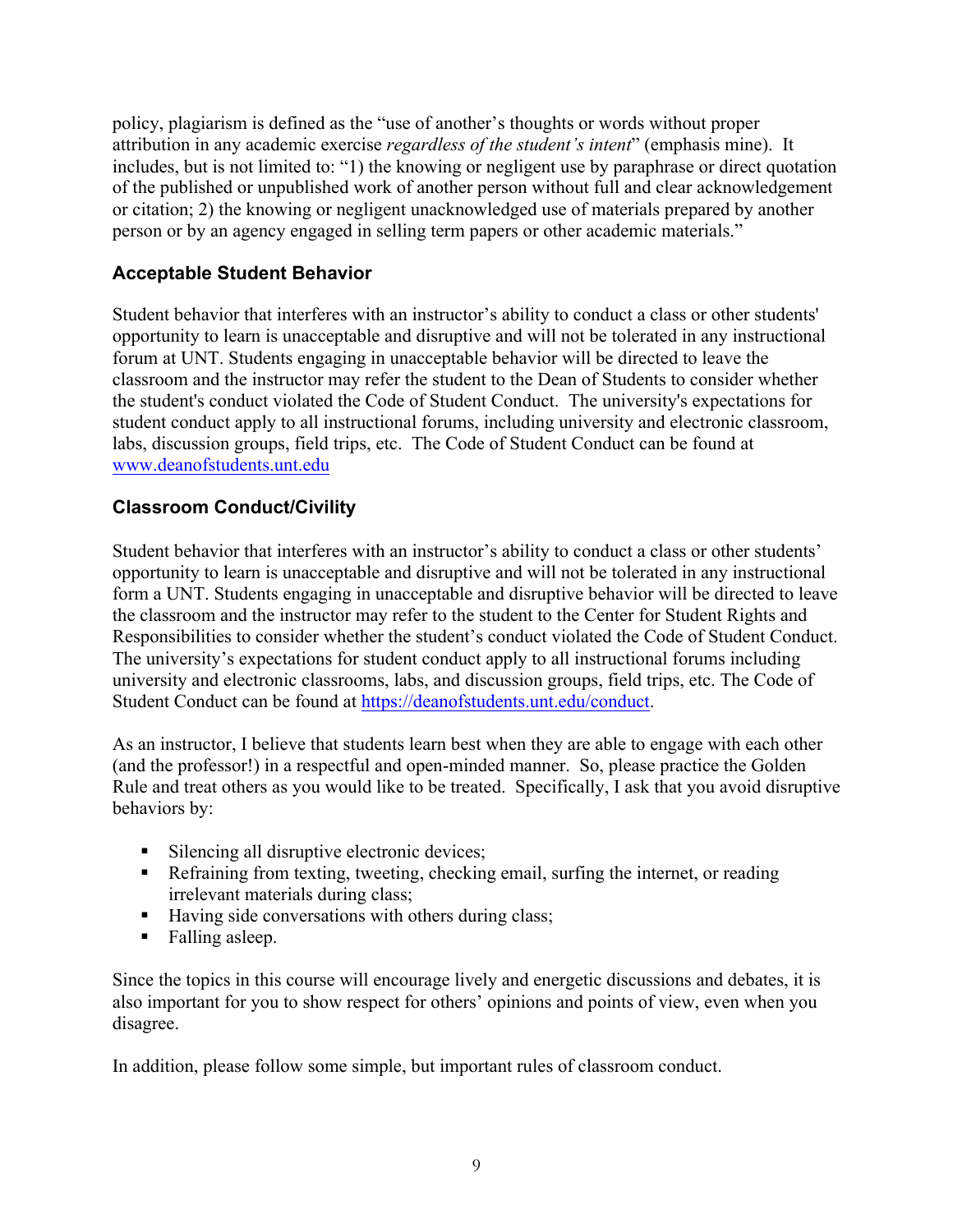- § Please come to class on time and stay for the entire session. We have very little time for each class session and late arrivals and early departures are disruptive to the rest of the class. If you absolutely must arrive late or leave early, please inform me in advance and enter or leave as unobtrusively as possible. I reserve the right to institute penalties if persistent late arrivals or early departures become disruptive to our class.
- Please wait until the end of class to zip-up bags and organize your papers. I will try to ensure that class never goes over the allotted time to give students time to pack up and make to their next classes or activities on time.

### **Sexual Discrimination, Harassment, and Assault**

UNT is committed to providing a safe learning environment free of all forms of sexual misconduct. Federal laws and UNT policies prohibit discrimination on the basis of sex as well as sexual misconduct. If you or someone you know is experiencing sexual harassment, relationship violence, stalking and/or sexual assault, there are campus resources available to provide support and assistance. The Survivor Advocates can be reached at SurvivorAdvocate@unt.edu or by calling the Dean of Students Office at 940-565- 2648.

### **Laptops and Other Technology**

Students may use laptops ONLY for notetaking, but they should be aware that recent research shows that students retain more information when they take notes by hand. Therefore, I advise against using laptops but it is up to you. Please make sure that all cell phones and other technological devices are turned off and stored away for the duration of class.

If you do decide to use your laptop in class, please sit in the back of the classroom to avoid creating distractions for other students. If I find that you are using your laptop for activities other than note taking (emailing, shopping, Facebooking, watching videos online, etc.) and those activities are distracting your classmates, I reserve the right to institute a ban on laptops in the classroom.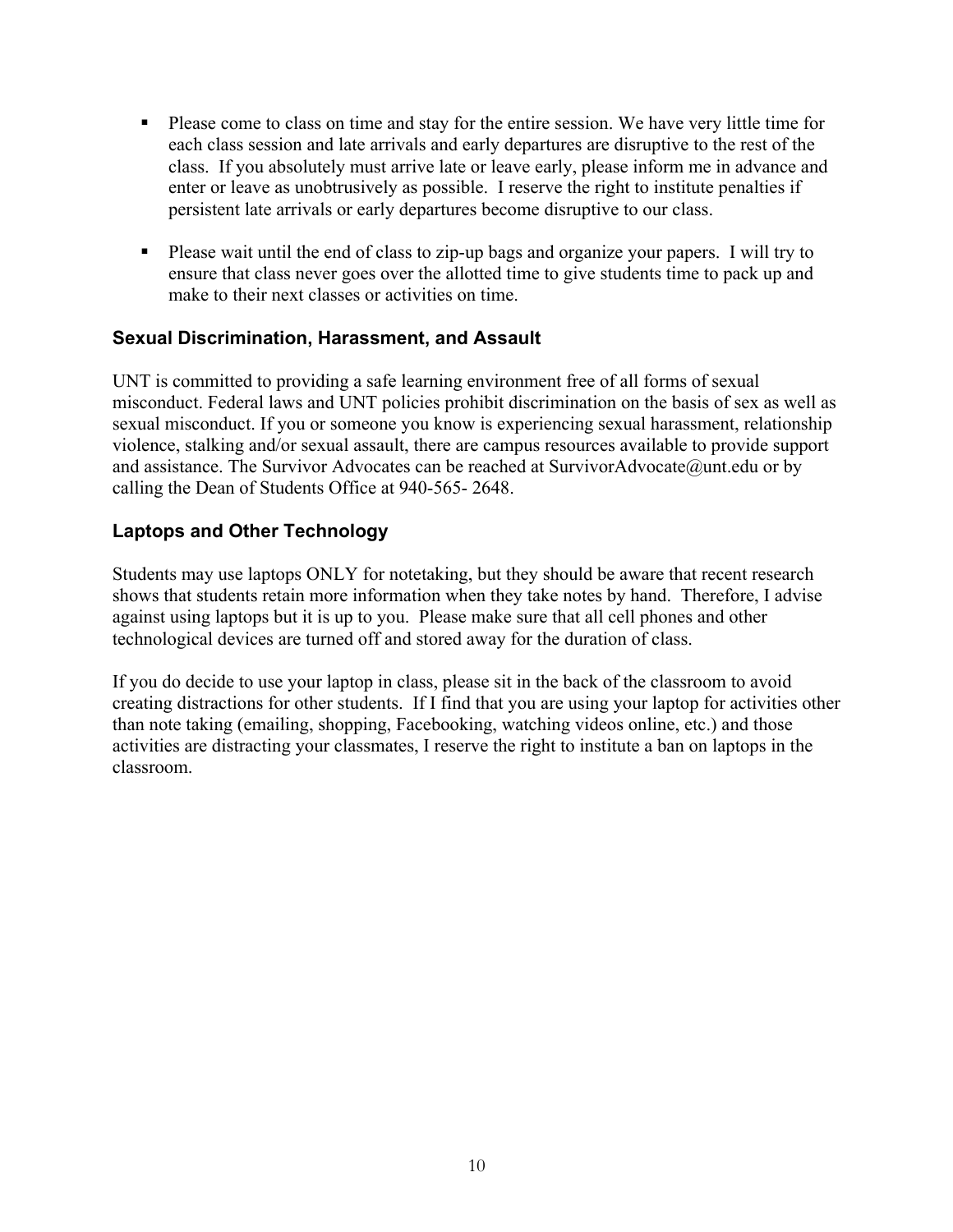# **COURSE SCHEDULE**

### **Class 1: Monday, January 14: Course Introduction**

- Read the entire syllabus.
- Complete in-class questionnaire.

### **PART 1: FOUNDATIONS AND WOMEN'S INTERESTS**

#### **Class 2: Wednesday, January 16: What are Women's Interests?**

- Dolan, Deckman, and Swers. Chapter 1.
- § Sapiro, Virginia. 1981. "When Are Interests Interesting?" *American Political Science Review* 75: 701-21. \*\*

#### **Class 3: Friday, January 18: Women's Interests and Intersectionality**

- Crenshaw, Kimberlé. 1989. "Demarginalizing the Intersection of Race and Sex." *University of Chicago Legal Forum 39*: 139-67. \*\*
- Women's March on Washington. 2017. "Guiding Vision and Definition of Principles." https://static1.squarespace.com/static/584086c7be6594762f5ec56e/t/5877e24a29687f961 3e546ff/1484251725855/WMW+Guiding+Vision+%26+Definition+of+Principles.pdf\*\*

### **Class 4: Monday, January 21: NO CLASS (MLK DAY)**

# **PART 2: WOMEN AND PUBLIC OPINION**

#### **Class 5: Wednesday, January 23: The Gender Gap**

- Dolan, Deckman, and Swers. Chapter 3.
- Kaufmann, Karen M. and John Petrocik. 1999. "The Changing Politics of American Men: Understanding Sources of the Gender Gap." *American Journal of Political Science* 43: 864-887. \*\*

#### **Class 6: Friday, January 25: Divisions and Gaps Among Women**

- Junn, Jane. 2017. "The Trump Majority: White Womanhood and the Making of Female Voters in the US." *Politics, Groups, and Identities* 5(2): 343-352.\*\*
- Schreiber, Ronnee. 2018. "Is There a Conservative Feminism: An Empirical Account." *Politics & Gender* 14(1): 56-79.\*\*

### **Class 7: Monday, January 28: What Do We Do About Divisions Among Women?**

■ No reading: Review and Activities

#### **Class 8: Wednesday, January 30: Gender Stereotypes**

- Dolan, Deckman, and Swers, Chapter 5, pgs. 126-131.
- Huddy, Leonie and Nayda Terkildsen. 1993. "Gender Stereotypes and the Perception of Male and Female Candidates." *American Journal of Political Science* 37: 119-47.\*\*
- Sanbonmatsu, Kira and Kathleen Dolan. 2009. "Do Gender Stereotypes Transcend Party?" *Political Research Quarterly* 62(3): 485-94.\*\*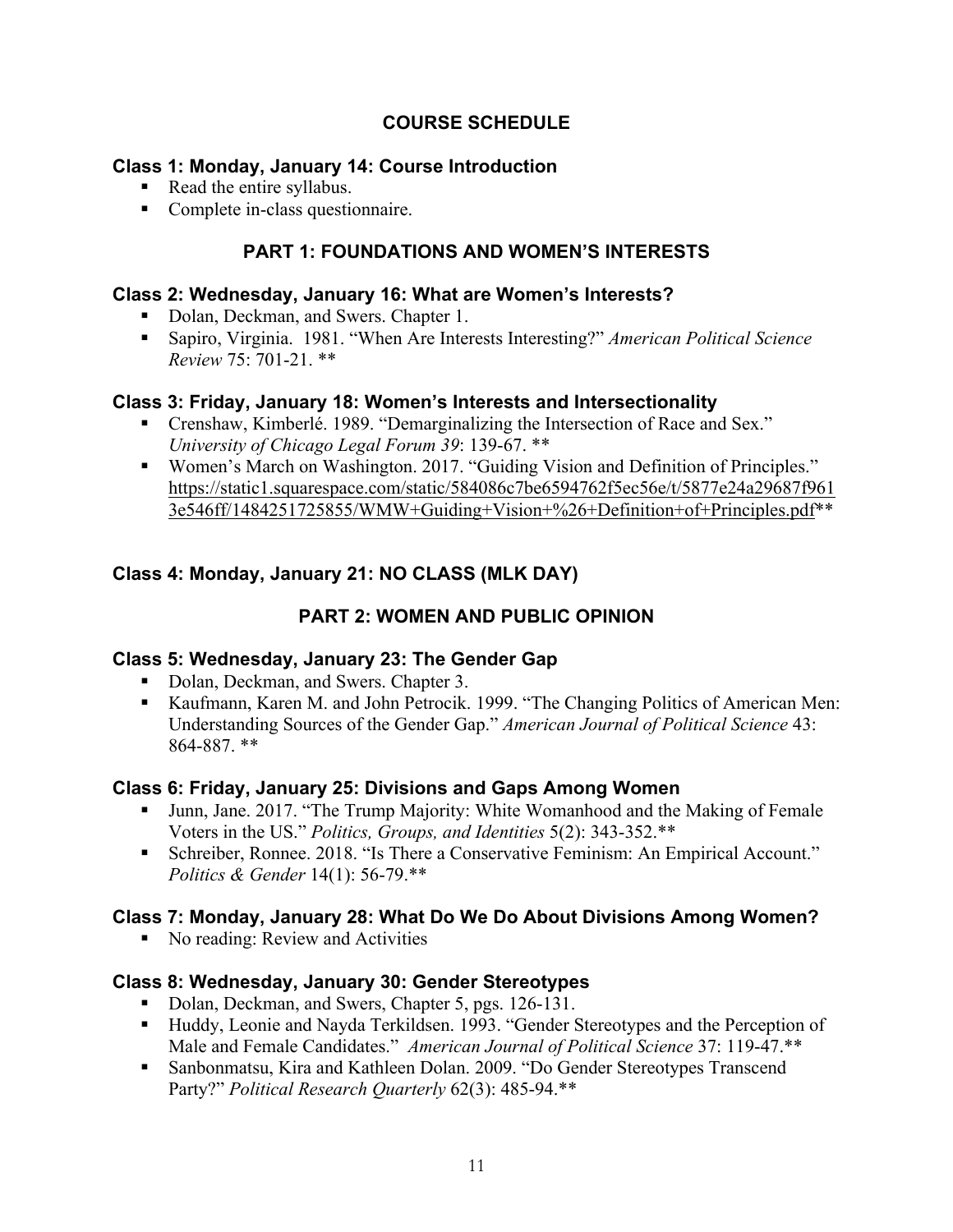#### **Class 9: Friday, February 1: Gender and the Media**

- Dolan, Deckman, and Swers, Chapter 5, pgs. 132-148.
- Kahn, Kim Fridkin. 1994. "The Distorted Mirror: Press Coverage of Women Candidates for Statewide Office." *The Journal of Politics* 56(1): 67-82.\*\*
- Carlin, Diana B. and Kelly Winfrey. 2009. "Have You Come a Long Way, Baby? Hillary Clinton, Sarah Palin, and Sexism in 2008 Campaign Coverage." *Communication Studies* 60(4): 326-43.\*\*

# **PART 3: GENDER AND ELECTORAL POLITICS**

### **Class 10: Monday, February 4: Gender and Political Ambition**

- Dolan, Deckman, and Swers. Chapter 4, pgs. 98-104; 114-119.
- Lawless, Jennifer and Richard Fox. 2010. *It Still Takes a Candidate: Why Women Don't Run for Office*. Cambridge University Press, Chapters 3 and 6. \*\*

### **Class 11: Wednesday, February 6: Gender and Party Gatekeepers**

- Dolan, Deckman, and Swers, Chapter 4, pgs. 104-114.
- Sanbonmatsu, Kira. 2006. *Where Women Run: Gender and Party in the American States*. Ann Arbor, MI: University of Michigan Press, Chapters 1, 2. \*\*

#### **Class 12: Friday, February 8: How Do We Get Women to Run? Is This Still a Problem?**

- Review and Activities
- Dittmar, Kelly. 2018. "Putting the Record Number of Women's Candidacies into Context." http://cawp.rutgers.edu/footnotes/putting-record-numbers-womenscandidacies-context\*\*

#### **Class 13: Monday, February 11: Gender and Presidential Elections (Historical)**

- Dolan, Deckman, and Swers, Chapter 5, pgs. 124-136.
- Lawrence, Regina and Melody Rose. 2010. "Women and Presidential Politics." In *Hillary Clinton's Race for the White House: Gender Politics and the Media on the Campaign Trail*. Boulder, CO: Lynne Rienner, 21-46.\*\*

### **Class 14: Wednesday, February 13: The 2016 Presidential Election**

- Dolan, Deckman, and Swers, Preface: Gender and the Pursuit of the Presidency: The 2106 Elections
- Clinton, Hillary. 2017. *What Happened?* New York, NY: Simon and Schuster, Chapter 6: On Being a Woman in Politics.

### **Class 15: Friday, February 15: How Should a Woman Run for President?**

■ Review and Activities

### **PART 4: WOMEN IN ELECTED AND APPOINTED OFFICE**

### **Class 16: Monday, February 18: Congress as a Gendered Institution**

■ Dolan, Deckman, and Swers, Chapter 7.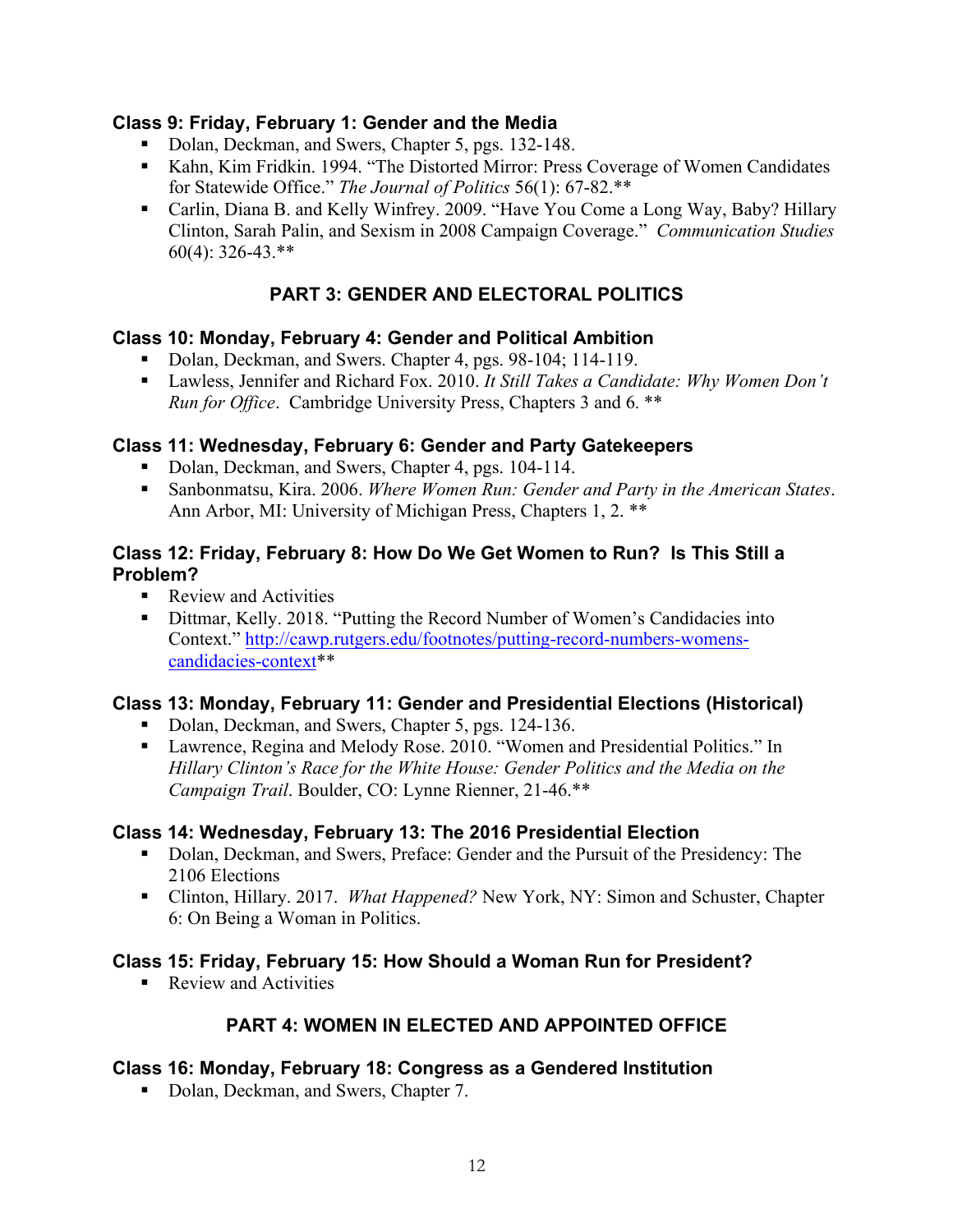- § Hawkesworth, Mary. 2003. Congressional Enactments of Race-Gender." *American Political Science Review* 97: 529-550.\*\*
- Center for American Women in Politics. "Women in the 116<sup>th</sup> Congress."

### **Class 17: Wednesday, February 20: Descriptive Representation**

■ Mansbridge, Jane. 1999. "Should Blacks Represent Blacks and Women Represent Women: A Contingent 'Yes." *American Political Science Review* 61(3): 628-57. \*\*

### **Class 18: Friday, February 22: Paper Workshop 1 on Finding Sources**

- \*\*\*Final Paper Proposals Due in Class\*\*\*
- Workshop on how to find scholarly sources for your final research papers!

### **Class 19: Monday, February 25: Substantive Representation in Congress 1**

■ Swers, Michele. 2002. *The Difference Women Make: The Policy Impact of Women in Congress*, Chapters 1, 3, and 7.\*\*

### **Class 20: Wednesday, February 27: Substantive Representation in Congress 2**

■ Dittmar, Kelly, Kira Sanbonmatsu, and Susan Carroll. 2018. A Seat at the Table: Congresswomen's Perspectives on Why Their Presence Matters. New York, NY: Oxford. Chapter 2.

### **Class 21: Friday, March 1: Women's Representation in the Bureaucracy**

- Dolan, Deckman, and Swers, Chapter 8.
- Watkins-Hayes, Celeste. 2009. "Am I My Sister's Keeper? Race, Class, Gender, and Community in Staunton." In *The New Welfare Bureaucrats: Entanglements of Race, Class, and Policy Reform*. Chicago: University of Chicago Press, pgs. 123-155. \*\*

### **Class 22: Monday, March 4: Women's Representation in the Judiciary**

- Dolan, Deckman, and Swers, Chapter 9.
- Haire, Susan and Laura Moyer, 2015. *Diversity Matters: Judicial Policymaking in the U.S. Courts of Appeals*. Charlottesville, VA: University of Virginia Press, Introduction and Chapters 2 and 5. \*\*

#### **Class 23: Wednesday, March 6: Midterm Exam**

#### **Class 24: Friday, March 8: Are Women Substantively Represented?**

■ Review and Activities

#### **Monday, March 11: Spring Break**

■ No Class!

#### **Wednesday, March 13: Spring Break**

■ No Class!

### **Friday, March 15: Spring Break**

■ No Class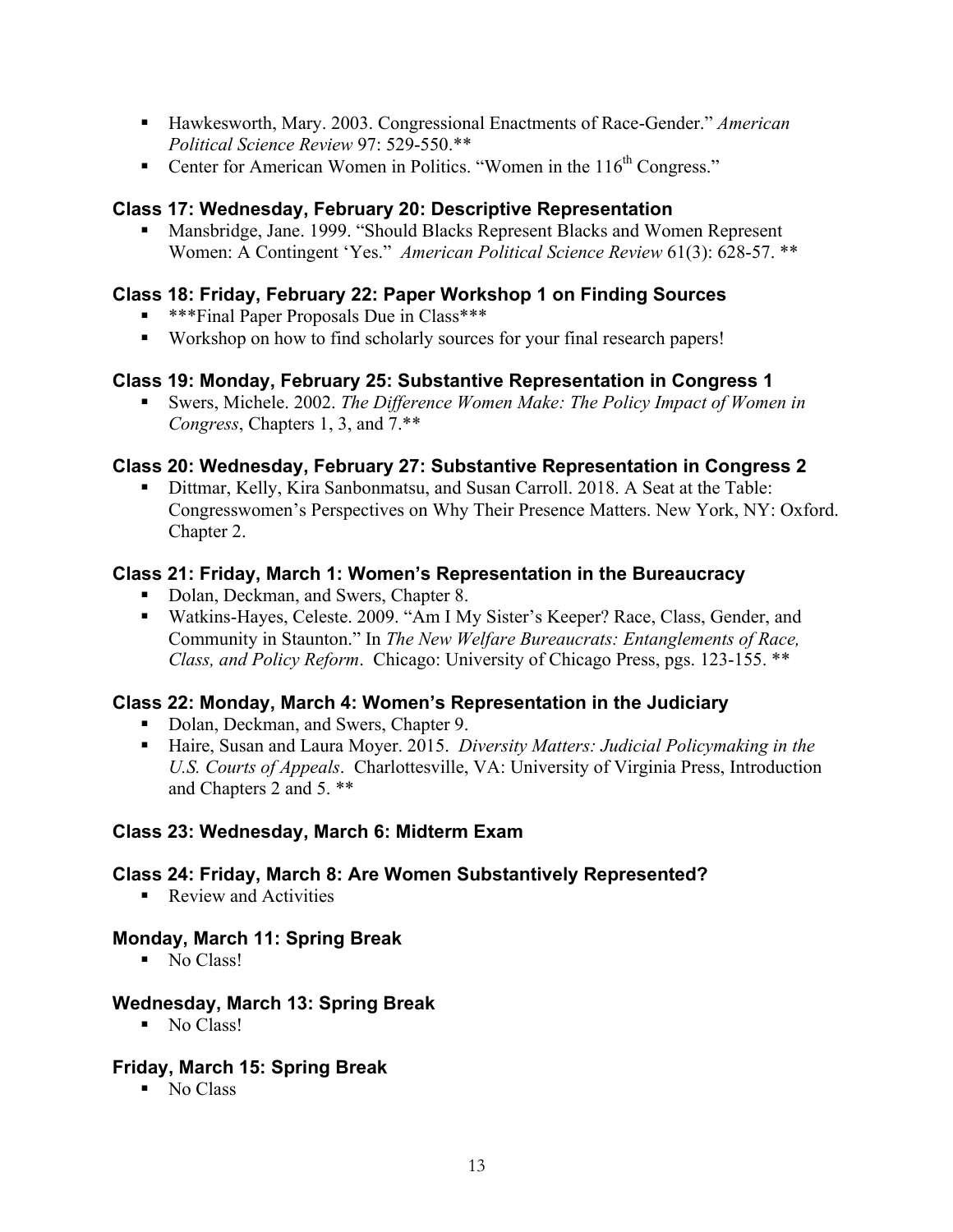# **PART 5: WOMEN'S MOVEMENT AND WOMEN'S ORGANIZATIONS**

#### **Class 25: Monday, March 18: The Suffrage Movement**

■ Watch *Iron Jawed Angels* in class and complete worksheet about the film.

### **Class 26: Wednesday, March 20: The Suffrage Movement**

■ Watch *Iron Jawed Angels* in class and complete worksheet about the film.

### **Class 27: Friday, March 22: Historical Development of Women's Organizations**

- Finish *Iron Jawed Angels* in class and complete worksheet about the film.
- Goss, Kristin. 2013. *The Paradox of Gender Equality: How American Women's Groups Gained and Lost Their Public Voice.* Ann Arbor, MI: University of Michigan Press, Chapters 2 and 3. \*\*

### **Class 28: Monday, March 25: Historical Development of Women's Organizations**

■ Goss, Kristin. 2013. *The Paradox of Gender Equality: How American Women's Groups Gained and Lost Their Public Voice.* Ann Arbor, MI: University of Michigan Press, Chapters 7 and 8. \*\*

### **Class 29: Wednesday, March 27: Contemporary Women's Organizations**

■ Weldon, S. Laurel. 2011. *When Protest Makes Policy: How Social Movements Represent Disadvantaged Groups*, Chapters 1 and 4. \*\*

### **Class 30: Friday, March 29: Conservative Women's Organizations**

■ Schreiber, Ronnee. 2008. *Righting Feminism: Conservative Women and American Politics*. New York, NY: Oxford University Press, Chapters 2 and 3. \*\*

### **Class 31: Monday, April 1: Challenges of Advocating for Women Today**

- Strolovitch, Dara. 2006. "Do Interest Groups Represent the Disadvantaged? Advocacy at the Intersections of Race, Class, and Gender." *Journal of Politics* 68(4): 894-910.\*\*
- Staggenbourg, Suzanne. 1988. "The Consequences of Professionalization and Formalization in the Pro-Choice Movement." *American Sociological Review* 53: 585- 605.\*\*

#### **Class 32: Wednesday, April 3: How Would You Describe the Women's Movement Today?**

■ Review and Activities

### **Class 33: Friday, April 5: Women's Anger**

- Traister, Rebecca. 2018. *Good and Mad: The Revolutionary Power of Women's Anger.* New York, NY: Simon and Schuster. Medusas Chapter 1 & Furies Chapter 1.
- Cooper, Brittney. 2018. *Eloquent Rage: A Black Feminist Discovers Her Superpower*. New York, NY: St. Martin's Press. Orchestrated Fury and Joy.

### **Class 34: Monday, April 8: How Should Women Channel Their Anger?**

■ Review and Activities